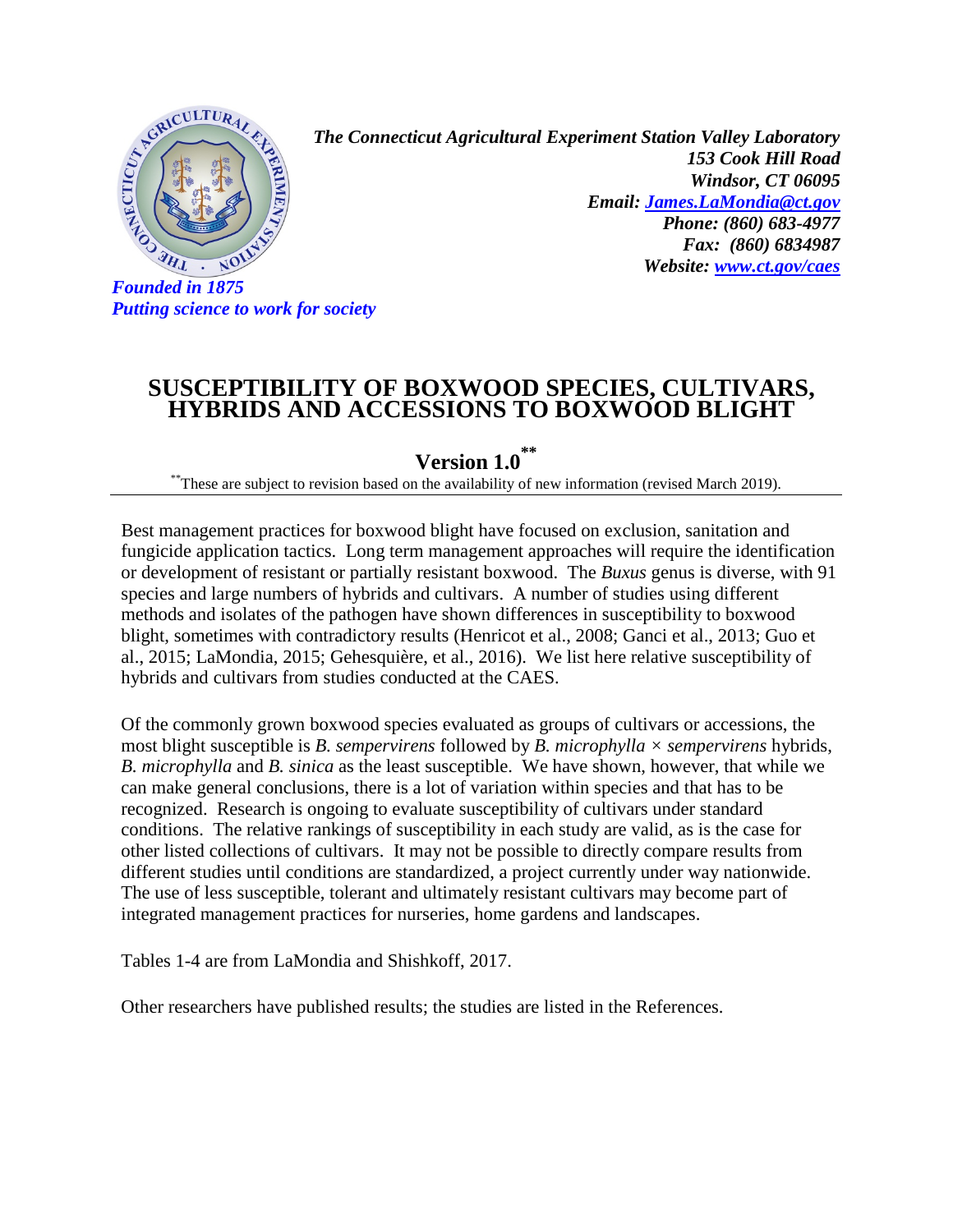**Table 1. Susceptibility of whole plant** *Buxus* **species and hybrids from the U.S. National Arboretum collection to boxwood blight caused by** *Calonectria pseudonaviculata***.**

| Buxus species                  | Number of accessions | Lesions per plant <sup><math>z</math></sup> | Normalized lesions by   |
|--------------------------------|----------------------|---------------------------------------------|-------------------------|
|                                | evaluated            |                                             | plant size <sup>y</sup> |
| B. harlandii $(=B.~bodinieri)$ | ↑                    | 19.5 AB <sup>x</sup>                        | 18.3 AB                 |
| Buxus hybrid (microphylla      | 6                    | 48.6<br>$\mathbf C$                         | 24.2 BC                 |
| koreana x sempervirens)        |                      |                                             |                         |
| B. microphylla                 |                      | <b>BC</b><br>31.1                           | 16.7 AB                 |
| <b>B.</b> sempervirens         | 20                   | 69.6                                        | <b>BC</b><br>22.9       |
| B. sinica                      |                      | 11.1 A                                      | $11.1\text{ A}$         |
| B. wallichiana (51896*H)       |                      | 160.1<br>E                                  | 37.3<br>$\mathbf C$     |
| $P =$                          |                      | 0.00001                                     | 0.0001                  |

<sup>2</sup> Number of leaf and stem lesions counted per plant.

y Normalized data; lesions divided by size rating.

<sup>x</sup> Data were analyzed by the nonparametric Kruskal-Wallis one-way ANOVA on ranks and means were separated by the Kruskal-Wallis multiple comparison Z-value test. Means within columns followed by the same letter are not significantly different  $(P = 0.05)$ .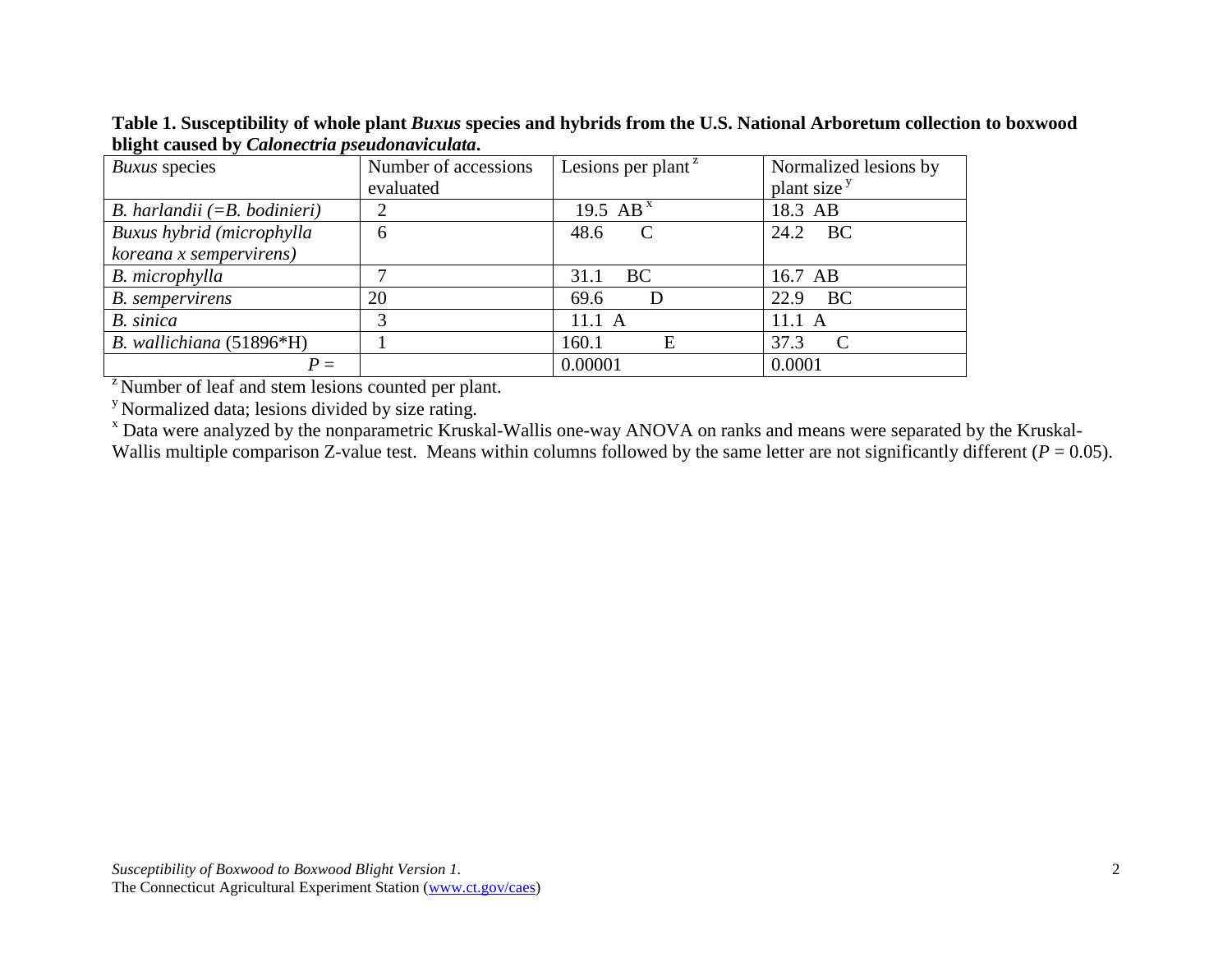| Accession        | Buxus species and cultivar                  | <b>Size</b>         | Lesions per plant $x$  | Normalized $\overline{w}$ |  |
|------------------|---------------------------------------------|---------------------|------------------------|---------------------------|--|
| No. <sup>z</sup> |                                             | rating <sup>y</sup> |                        |                           |  |
| 60705*H          | B. sinica var. aemulans                     | 1.4                 | 2.4 A <sup>v</sup>     | 2.3A                      |  |
| 36365*J          | <b>B.</b> sempervirens                      | 1.2                 | 4.6 AB                 | $2.6$ AB                  |  |
| 18834*H          | B. harlandii                                | 1.4                 | <b>7.4 ABC</b>         | <b>7.0 ABC</b>            |  |
| 9548*H           | B. sempervirens 'Scupi'                     | 1.3                 | 14.4 ABCD              | 14.4 ABCDEFG              |  |
| 4899*CH          | B. microphylla 'Compacta'                   | 1                   | 14.5 ABCD              | 18.0 ABCDEFGHI            |  |
| 57953*H          | B. sempervirens 'Arborescens'               | $\mathbf{1}$        | 16.3 ABCDE             | 16.3 ABCDEFGHI            |  |
| 51898*H          | B. sinica var. insularis 'Pincushion'       | $\mathbf{1}$        | 17.0 ABCDEF            | 17.0 ABCDEFGHI            |  |
| 72213*H          | B. microphylla var. japonica 'Jim Stauffer' | 2.5                 | 17.4 ABCDEF            | 10.0 ABC                  |  |
| 57950*H          | Buxus sp.                                   | 3.3                 | 21.9 ABCDEF            | 7.1 ABC                   |  |
| 51900*H          | B. sinica var. insularis 'Winter Beauty'    | $\mathbf{1}$        | 22.8 ABCDEF            | <b>CDEFGHIJK</b><br>22.8  |  |
| 51906*H          | B. 'Green Mound'                            | $\overline{2}$      | 23.1 ABCDEF            | 12.4 ABCDE                |  |
| 7025*H           | B. microphylla var. japonica 'National'     | 2.9                 | 24.1 ABCDEF            | 9.4 ABC                   |  |
| 33810*H          | B. microphylla 'John Baldwin'               | 2.9                 | 26.0 ABCDEFG           | <b>9.4 ABC</b>            |  |
| 51904*K          | B. 'Green Gem'                              | 1.3                 | 27.3 ABCDEFGH          | 25.5<br><b>CDEFGHIJK</b>  |  |
| 52423*H          | B. harlandii (=Buxus bodinieri)             | 1.4                 | 28.1 ABCDEFGH          | 26.3<br><b>DEFGHIJK</b>   |  |
| 51905*J          | B. 'Green Mountain'                         | 1.1                 | 30.4 ABCDEFGH          | 29.8<br><b>GHIJK</b>      |  |
| 17078*H          | B. sempervirens 'Decussata'                 | 2.8                 | <b>BCDEFGH</b><br>34.1 | 14.2 ABCDEF               |  |
| 54326*H          | B. microphylla var. japonica 'Winter Gem'   | 3.3                 | 34.3<br><b>BCDEFGH</b> | 11.4 ABCD                 |  |
| 6395*H           | B. sempervirens 'Vardar Valley'             | $\overline{2}$      | 38.1<br><b>CDEFGH</b>  | 23.8<br><b>CDEFGHIJK</b>  |  |
| 4233*H           | B. sempervirens 'Handsworthiensis'          | 3.5                 | 41.8<br><b>CDEFGH</b>  | 11.4 ABCD                 |  |
| 29694*H          | B. sempervirens 'Marginata'                 | 2.4                 | 47.6<br><b>CDEFGH</b>  | 21.3<br><b>CDEFGHIJ</b>   |  |
| 78079*H          | B. microphylla var. japonica 'Gregem'       | $\overline{2}$      | 50.4<br><b>CDEFGH</b>  | <b>CDEFGHIJK</b><br>24.6  |  |
| 51907*H          | B. 'Green Velvet'                           | 2.1                 | 55.6<br><b>DEFGH</b>   | 28.5<br><b>FGHIJK</b>     |  |
| 34196*H          | B. sempervirens 'Denmark'                   | 3.3                 | 57.9<br><b>EFGH</b>    | <b>BCDEFGHIJ</b><br>18.5  |  |
| 68631*H          | B. sempervirens 'Dee Runk'                  | 3.9                 | 58.4<br><b>EFGH</b>    | 15.6 ABCDEFGH             |  |
| 29224*H          | B. microphylla 'Grace Hendrick Phillips'    | $\mathbf{1}$        | 61.0<br>FGH            | 61.0<br>M                 |  |
| 68273*H          | B. 'Glencoe'                                | $\overline{2}$      | 61.6<br>FGH            | 30.3<br><b>GHIJK</b>      |  |
| 54327*H          | B. sempervirens 'Newport Blue'              | 2.9                 | 62.0<br><b>GH</b>      | <b>CDEFGHIJ</b><br>21.9   |  |
| 35487*H          | B. sempervirens 'Edgar Anderson'            | 4.1                 | 64.8<br><b>GH</b>      | 15.8 ABCDEFGH             |  |

**Table 2. Susceptibility of potted boxwood accessions from the U.S. National Arboretum to** *Calonectria pseudonaviculata***.**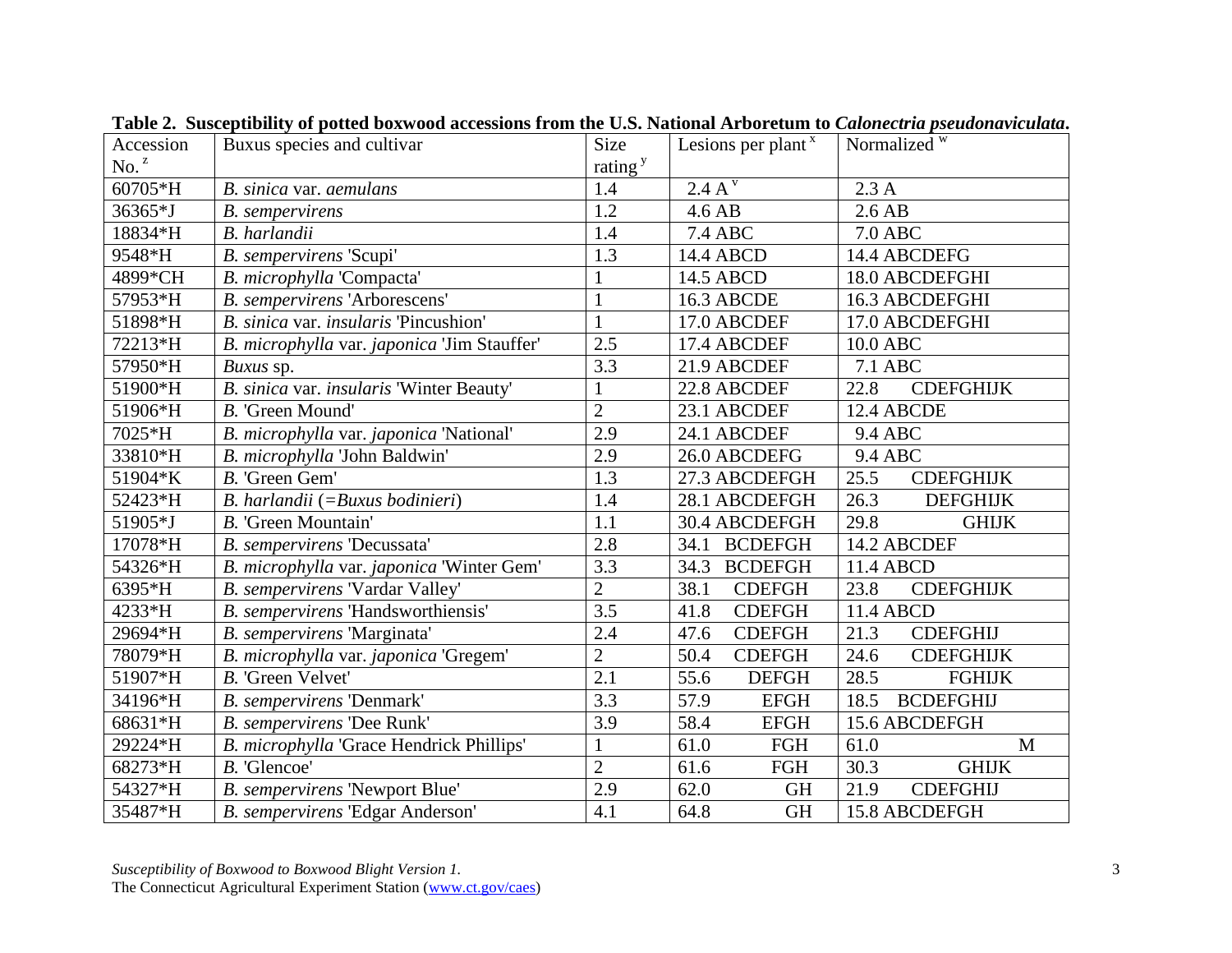| 35494*H | B. sempervirens 'Rotundifolia'      | 2.8     | 75.0    | H         | 33.7    | <b>IJKL</b>      |
|---------|-------------------------------------|---------|---------|-----------|---------|------------------|
| 33789*J | B. sempervirens 'Graham Blandy'     | 3.6     | 75.5    | $H_{\rm}$ | 20.8    | <b>CDEFGHIJ</b>  |
| 71429*H | B. 'Green Ice'                      | 4.3     | 83.0    | $H_{\rm}$ | 19.6    | <b>BCDEFGHIJ</b> |
| 34198*J | B. sempervirens 'Myrtifolia'        | 3.8     | 85.1    | H         | 22.2    | <b>CDEFGHIJ</b>  |
| 29701*H | B. sempervirens 'Northern New York' | 3.6     | 89.5    | H         | 26.0    | <b>DEFGHIJK</b>  |
| 29703*H | B. sempervirens 'Suffruticosa'      | 2       | 91.4    | H         | 45.5    | LM               |
| 59820*H | B. sempervirens 'Pendula'           | 3.6     | 93.0    | H         | 26.1    | <b>DEFGHIJK</b>  |
| 69558*H | B. sempervirens 'Ohio'              | 4       | 107.0   | $H_{\rm}$ | 27.1    | <b>EFGHIJK</b>   |
| 51910*H | B. sempervirens 'Northland'         | 4       | 110.6   | H         | 27.7    | <b>FGHIJK</b>    |
| 31793*H | B. sempervirens 'Arborescens'       | 4.1     | 159.5   | H         | 39.6    | KL               |
| 51896*H | Buxus wallichiana                   | 4.3     | 160.1   | H         | 37.3    | <b>IJKL</b>      |
|         | $P =$                               | 0.00001 | 0.00001 |           | 0.00001 |                  |

<sup>2</sup> Accession number from the U.S. National Arboretum collection.

<sup>y</sup> Size rating based on a scale of 1 to 4

<sup>x</sup> Number of leaf and stem lesions counted per plant.

w Normalized data; lesions divided by size rating.

<sup>v</sup> Data were analyzed by the nonparametric Kruskal-Wallis one-way ANOVA on ranks and means were separated by the Kruskal-

Wallis multiple comparison Z-value test. Means within columns followed by the same letter are not significantly different ( $P = 0.05$ ).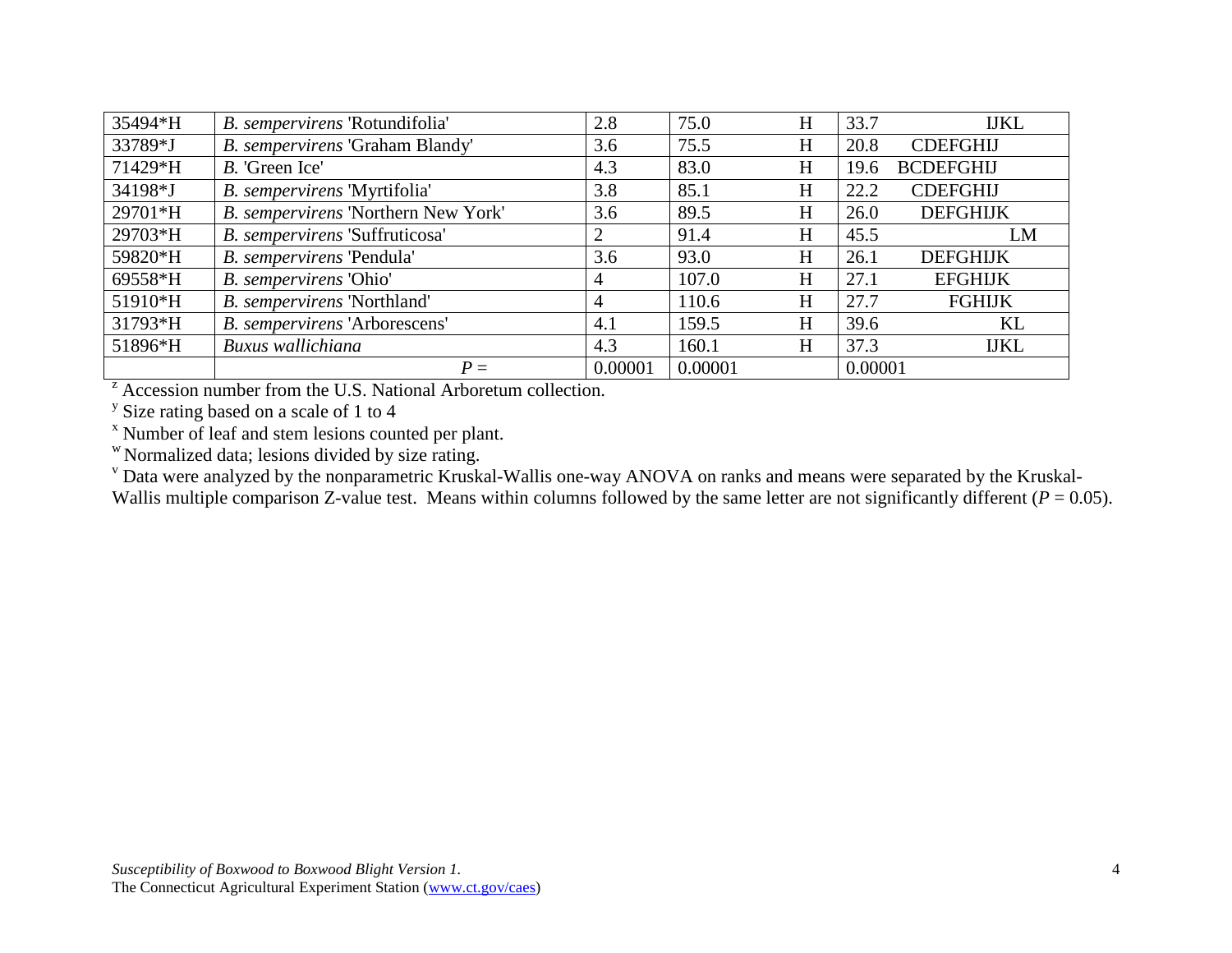*Buxus* species Number of accessions evaluated Percent leaves with lesions  $z$ Percent leaf symptomatic  $y$ Percent leaves with sporulation $x$ *B. harlandii* (=*B. bodinieri*) 2 43.7 A w 80.0 AB 22.2 A *Buxus hybrid (microphylla koreana x sempervirens)* 6 6 6 68.4 B 74.0 A 40.7 B *B. microphylla* 7 67.5 B 7 35.8 AB *B. sempervirens* 20 73.9 B 84.4 B 44.6 B *B. sinica* 1 3 62.4 B 78.6 AB 48.2 B *B. wallichiana* (51896\*H) 1 91.8 C 76.0 AB 76.0 C *<sup>P</sup>* <sup>=</sup> 0.00002 0.006 0.0002 <sup>z</sup> Percent of leaves with lesions resulting from inoculation with approximately 300 conidia in a single drop on the abaxial surface

**Table 3. Susceptibility of detached leaves of** *Buxus* **species and hybrids from the U.S. National Arboretum collection to boxwood blight caused by** *Calonectria pseudonaviculata***.**

<sup>y</sup> Percent of abaxial leaf surface symptomatic.<br>
<sup>x</sup> Percent of leaves with conidia of *C. pseudonaviculata* present.<br>
<sup>w</sup> Data were analyzed by the nonparametric Kruskal-Wallis one-way ANOVA on ranks and means were sepa Wallis multiple comparison Z-value test. Means within columns followed by the same letter are not significantly different  $(P = 0.05)$ .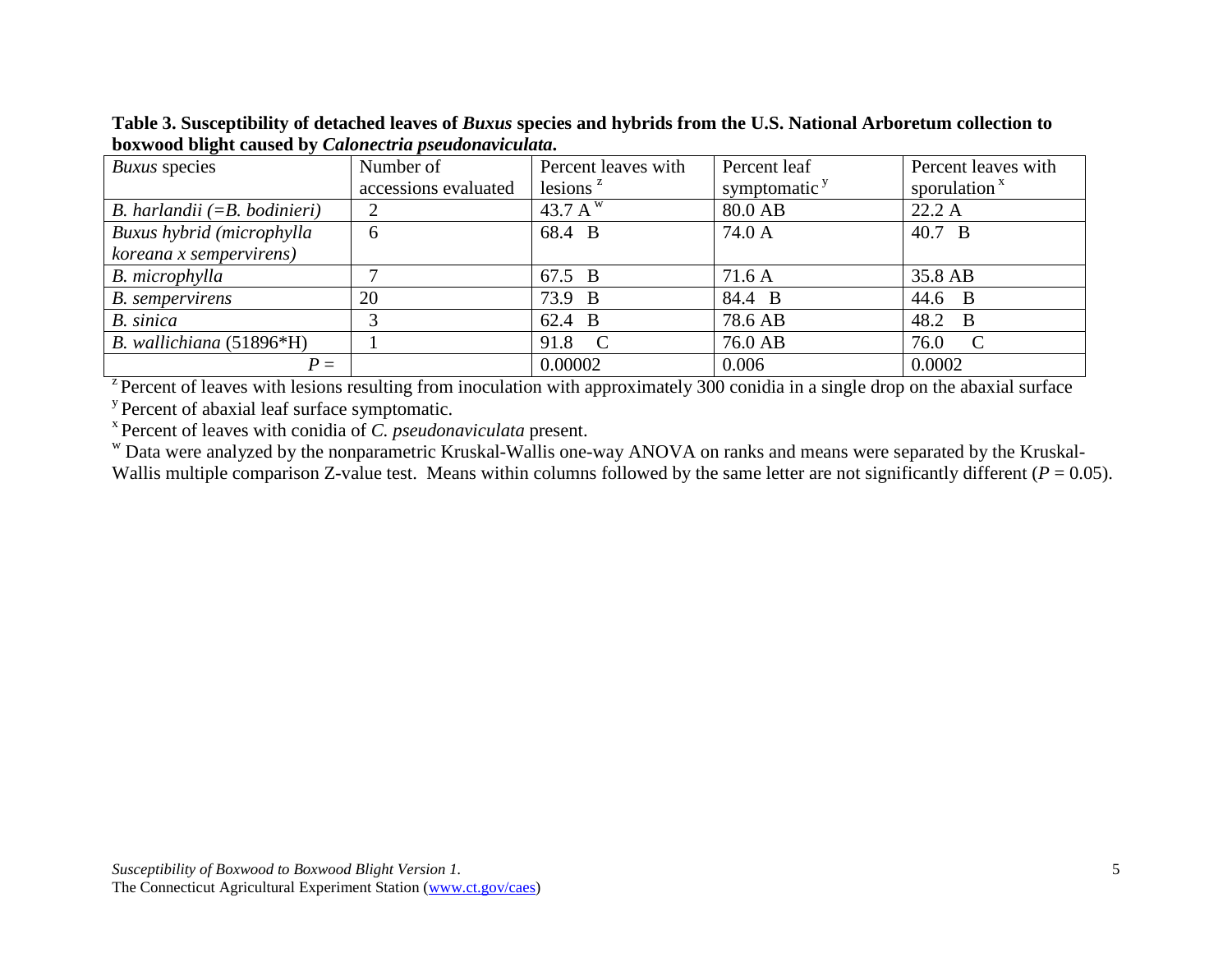| Accession | Buxus species and cultivar                  | Disease on               | Disease on                              | Percent abaxial     | Percent abaxial       |  |
|-----------|---------------------------------------------|--------------------------|-----------------------------------------|---------------------|-----------------------|--|
| No. $z$   |                                             | adaxial leaf             | abaxial leaf                            | leaf symptomatic    | leaves with           |  |
|           |                                             | surface <sup>y</sup>     | surface                                 |                     | sporulation           |  |
| 60705*H   | B. sinica var. aemulans                     | $F^{\overline{X}}$<br>82 | 83<br><b>CDEF</b>                       | 44.6 ABC            | 38.9<br><b>BCDEFG</b> |  |
| 36365*J   | <b>B.</b> sempervirens                      | 0A                       | 75<br><b>BCDEF</b><br><b>58.8 ABCDE</b> |                     | <b>18.8 ABCD</b>      |  |
| 18834*H   | B. harlandii                                | D<br>33                  | 72<br><b>BCDE</b>                       | 26.3A               | <b>20.0 ABCD</b>      |  |
| 9548*H    | B. sempervirens 'Scupi'                     | 0A                       | 84<br><b>DEF</b>                        | 74.3<br><b>CDEF</b> |                       |  |
| 4899*CH   | B. microphylla 'Compacta'                   | 13 ABC                   | $60$ ABC                                | <b>56.8 ABCDE</b>   | 28.0 ABCDE            |  |
| 57953*H   | B. sempervirens 'Arborescens'               | 33<br>D                  | 84<br><b>DEF</b>                        | 87.8<br><b>EFG</b>  | 64.0<br><b>GHI</b>    |  |
| 51898*H   | B. sinica var. insularis 'Pincushion'       | 13 ABC                   | <b>BCDEF</b><br>76                      | 70.5<br><b>CDEF</b> | 56.0<br>FGH           |  |
| 72213*H   | B. microphylla var. japonica 'Jim Stauffer' | 0A                       | 76<br><b>BCDEF</b>                      | 78.0<br><b>DEFG</b> | 8.0 A                 |  |
| 57950*H   | Buxus sp.                                   | 0A                       | <b>BCDE</b><br>72                       | 54.3 ABCD           | 44.0<br><b>DEFG</b>   |  |
| 51900*H   | B. sinica var. insularis 'Winter Beauty'    | 29<br>D                  | 77<br><b>BCDEF</b>                      | 70.5<br><b>CDEF</b> | 46.2<br><b>DEFGH</b>  |  |
| 51906*H   | B. 'Green Mound'                            | 0A                       | 72<br><b>BCDE</b>                       | 74.5<br><b>CDEF</b> | 48.0<br><b>DEFGH</b>  |  |
| 7025*H    | B. microphylla var. japonica 'National'     | 0A                       | 77<br><b>BCDEF</b>                      | 80.5<br><b>EFG</b>  | 42.3<br><b>CDEFG</b>  |  |
| 33810*H   | B. microphylla 'John Baldwin'               | 13 ABC                   | $\mathbf{F}$<br>96                      | 88.5<br>FG          | 68.0<br><b>GHI</b>    |  |
| 51904*K   | B. 'Green Gem'                              | 33<br>D                  | 80<br><b>CDEF</b>                       | 73.8<br><b>CDEF</b> | <b>DEFGH</b><br>48.0  |  |
| 52423*H   | B. harlandii (=Buxus bodinieri)             | $\overline{0 A}$         | <b>DEF</b><br>90                        | 68.6<br><b>CDE</b>  | 25.0 ABCDE            |  |
| 51905*J   | B. 'Green Mountain'                         | 33<br>D                  | 72<br><b>BCDE</b>                       | 63.7<br><b>CDE</b>  | <b>CDEFG</b><br>40.0  |  |
| 17078*H   | B. sempervirens 'Decussata'                 | 7AB                      | 92<br>EF                                | 77.0<br><b>DEFG</b> | <b>BCDEF</b><br>32.0  |  |
| 54326*H   | B. microphylla var. japonica 'Winter Gem'   | 0A                       | 68 ABCD                                 | 50.0 ABCD           | 16.0 ABC              |  |
| 6395*H    | B. sempervirens 'Vardar Valley'             | 27<br>CD                 | 68 ABCD                                 | 55.3 ABCD           | 12.0 AB               |  |
| 4233*H    | B. sempervirens 'Handsworthiensis'          | 13 ABC                   | 80<br><b>CDEF</b>                       | 70.5<br><b>CDEF</b> | 52.0<br><b>EFGH</b>   |  |
| 29694*H   | B. sempervirens 'Marginata'                 | 20<br><b>BCD</b>         | 96<br>$\mathbf{F}$                      | 73.0<br><b>CDEF</b> | 32.0<br><b>BCDEF</b>  |  |
| 78079*H   | B. microphylla var. japonica 'Gregem'       | 50<br>${\bf E}$          | 92<br>EF                                | 80.0<br><b>EFG</b>  | FGHI<br>61.5          |  |
| 51907*H   | B. 'Green Velvet'                           | 0A                       | <b>BCDE</b><br>72                       | <b>CDE</b><br>62.8  | <b>BCDEF</b><br>32.0  |  |
| 34196*H   | B. sempervirens 'Denmark'                   | 0A                       | $\overline{F}$<br>96                    | 82.3<br><b>EFG</b>  | 36.0<br><b>BCDEF</b>  |  |
| 68631*H   | B. sempervirens 'Dee Runk'                  | 20 BCD                   | 80<br><b>CDEF</b>                       | 41.5 AB             | 52.0<br><b>EFGH</b>   |  |
| 29224*H   | B. microphylla 'Grace Hendrick Phillips'    | 0A                       | 46 A                                    | 44.3 ABC            | <b>BCDEF</b><br>34.6  |  |
| 68273*H   | B. 'Glencoe'                                | <b>7 AB</b>              | 56 AB                                   | 44.0 ABC            | <b>20.0 ABCD</b>      |  |

**Table 4. Susceptibility of boxwood accessions from the U.S. National Arboretum to** *Calonectria pseudonaviculata* **as determined by a detached leaf assay.**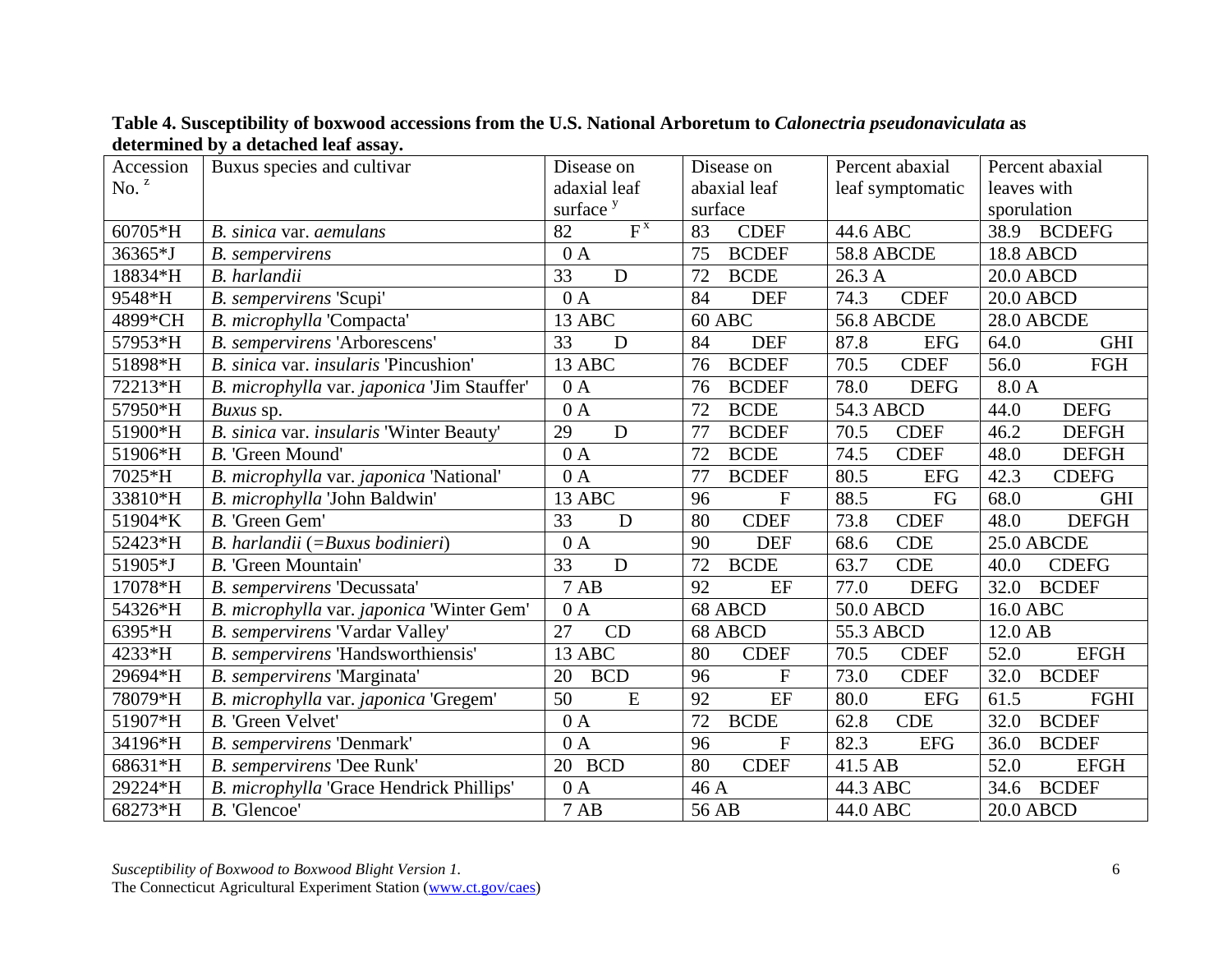| 54327*H                                                       | B. sempervirens 'Newport Blue'      | CD<br>27         | 80     | <b>CDEF</b>  | 78.8      | <b>DEFG</b> | 32.0   | <b>BCDEF</b>   |
|---------------------------------------------------------------|-------------------------------------|------------------|--------|--------------|-----------|-------------|--------|----------------|
| 35487*H                                                       | B. sempervirens 'Edgar Anderson'    | 0A               | 92     | EF           | 84.5      | <b>EFG</b>  | 68.0   | <b>GHI</b>     |
| 35494*H                                                       | B. sempervirens 'Rotundifolia'      | 13 ABC           | 88     | <b>DEF</b>   | 73.5      | <b>CDEF</b> | 36.0   | <b>BCDEF</b>   |
| 33789*J                                                       | B. sempervirens 'Graham Blandy'     | 7AB              | 84     | <b>DEF</b>   | 71.3      | <b>CDEF</b> | 48.0   | <b>CDEFGH</b>  |
| 71429*H                                                       | B. 'Green Ice'                      | 7AB              | 92     | EF           | 92.6      | FG          | 56.0   | FGH            |
| 34198*J                                                       | B. sempervirens 'Myrtifolia'        | 13 ABC           | 96     | F            | 87.8      | <b>EFG</b>  | 88.0   |                |
| 29701*H                                                       | B. sempervirens 'Northern New York' | <b>BCD</b><br>21 | 88     | <b>DEF</b>   | 79.8      | <b>EFG</b>  | 52.0   | <b>EFGH</b>    |
| 29703*H                                                       | B. sempervirens 'Suffruticosa'      | 13 ABC           | 72     | <b>BCDE</b>  | 55.3 ABCD |             | 44.0   | <b>DEFG</b>    |
| 59820*H                                                       | B. sempervirens 'Pendula'           | <b>BCD</b><br>20 | 92     | EF           | 74.5      | <b>CDEF</b> | 40.0   | <b>CDEFG</b>   |
| 69558*H                                                       | B. sempervirens 'Ohio'              | 13 ABC           | 72     | <b>BCDE</b>  | 85.0      | <b>EFG</b>  | 52.0   | <b>EFGH</b>    |
| 51910*H                                                       | B. sempervirens 'Northland'         | 13 ABC           | 80     | <b>CDEF</b>  | 87.0      | <b>EFG</b>  | 64.0   | <b>GHI</b>     |
| 31793*H                                                       | B. sempervirens 'Arborescens'       | 33<br>D          | 84     | <b>DEF</b>   | 87.8      | <b>EFG</b>  | 64.0   | <b>GHI</b>     |
| 51896*H                                                       | Buxus wallichiana                   | 7AB              | 76     | <b>BCDEF</b> | 91.8      | FG          | 76.0   | H <sub>I</sub> |
|                                                               | $P =$                               | 0.0001           | 0.0002 |              | 0.0001    |             | 0.0001 |                |
| Accession number from the U.S. National Arboretum collection. |                                     |                  |        |              |           |             |        |                |

 $\gamma$  Percent leaves with lesions resulting from inoculation with approximately 300 conidia in a single drop on the adaxial or abaxial surface.

<sup>x</sup> Data were analyzed by the nonparametric Kruskal-Wallis one-way ANOVA on ranks and means were separated by the Kruskal-Wallis multiple comparison Z-value test. Means within columns followed by the same letter are not significantly different ( $P = 0.05$ ).